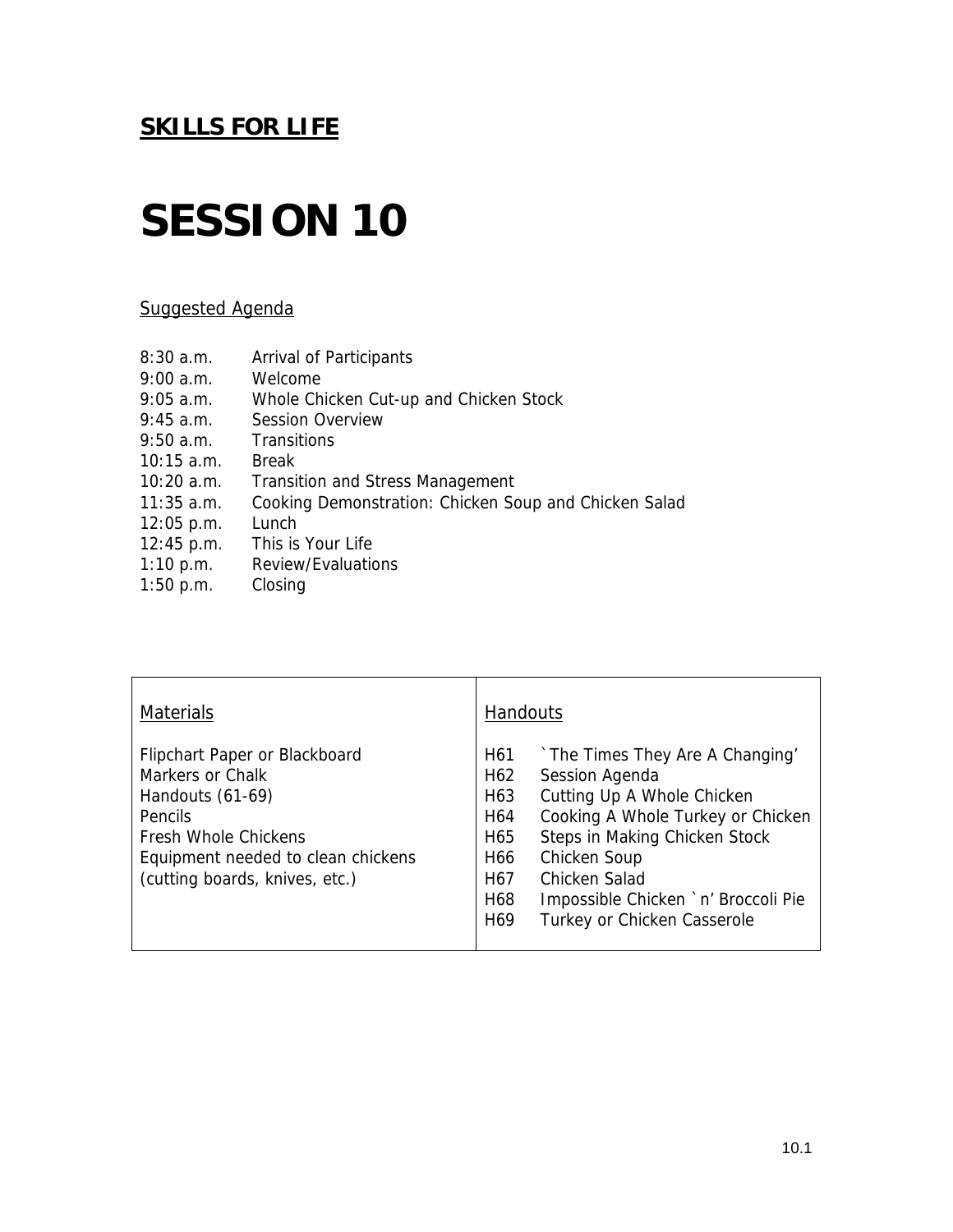## TRAINING GUIDE

**Participant Objectives and Activities:** Successful participants will be able to:

1. Identify and demonstrate the steps in cutting up a whole chicken and making chicken stock.

**• Buy whole chickens. Pass around Handout 63 and demonstrate cutting up for the group first; then have individuals practice. Use as opportunity to review Food Safety practices from Session 9. (30 min.)** 

**• Discuss the ingredients, equipment, and procedures for preparing chicken stock (Handout 65). Discuss substitutions, variations, and any other pertinent information. Chicken Stock is also known as Chicken Broth and has many uses including the soup we will make for lunch later. (20 min.) (Time: Preparation/demo 50 min., cooking time 90 min.)** 

2. Identify the goals and objectives of this session.

**• Review the goals and objectives listed below with participants. Pass out the Session Agenda (Handout 62). (Time: 5 min.)** 

### **GOALS:**

- 1. Enjoy ourselves.
- 2. Become healthier and happier.
- 3. LMA food, nutrition, and cooking.
- 4. LMA other issues of interest.

### **OBJECTIVES:**

1. Identify and describe steps in cutting up a whole chicken and preparing chicken stock.

- 2. Describe personal changes or transitions that can occur over a lifetime.
- 3. Identify causes of stress
- 4. Describe an approach for managing change.
- 5. Identify the steps in preparing Chicken Soup and Chicken Salad.

(Transition): "Transitions play an important role in our lives; let's take some time now to discuss how we examine and deal with them."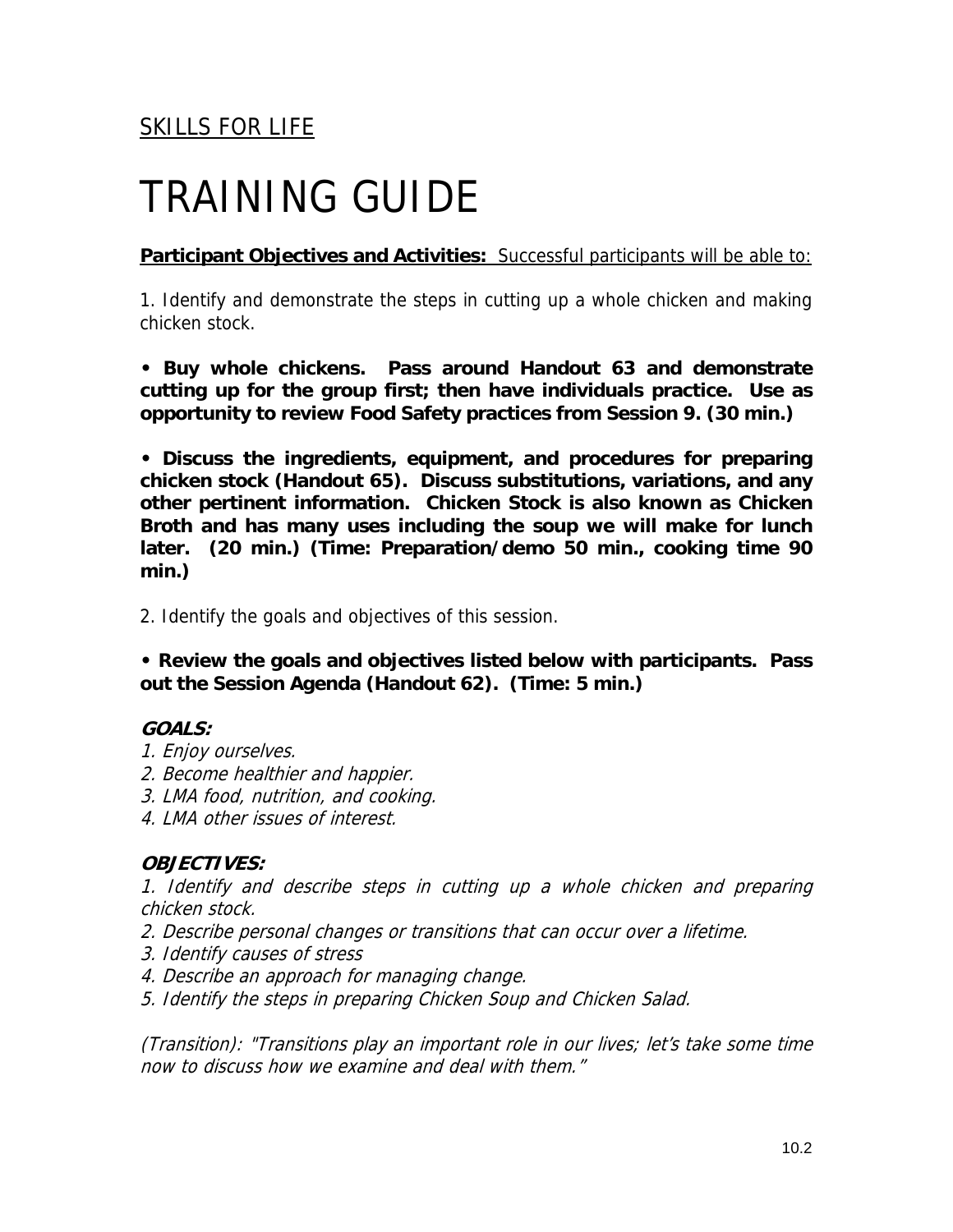3. Identify personal changes or transitions that occur over a lifetime.

**• Have participants review Handout 61 with a partner. They should discuss any changes or transitions that are listed with which they have been personally involved. Have them each circle the change which had the most significant impact, for better or worse. (10 min.)** 

**• Meet as a large group and discuss answers. Everyone experiences changes or transitions in his/her life. Changes are either expected or unexpected and either voluntary or involuntary. How did the most significant changes make participants feel? Examples might include isolated, vulnerable, afraid, helpless, didn't know what to do, powerless, excited, anxious, and hopeful.** 

**• Ask participants if they noticed any difference in themselves during this change process (e.g., daily routine, how they felt about themselves, eating, sleeping, or contact/relationships with others). Note that people have different reactions to transitions which can be both good and bad. How did they cope with these changes? List the coping strategies on a flipchart. These might include daily exercise, eating nutritionally, seeking support from friends or groups, changing the way you look at things, and developing new patterns of thinking. (15 min.) (Time: 25 min.)** 

4. Define and identify causes of stress.

**• Brainstorm in a large group about a definition of stress. Have participants name some causes of stress. Give participants a list of stressors and have them circle the ones that apply to them. Discuss the results. Remind participants that stress can be positive. For example it might concern a new job they wanted or a choice they made to go back to school. (10 min.)** 

**• Participants work in pairs to come up with a list of all the things that cause stress in their lives. Then partners choose the top five from most stressful to least stressful. Report to large group and discuss answers. Indicate that low self-esteem can be a contributing factor to stress and that both can lead to depression. (20 min.) (Time: 30 min.)** 

**• Instructor should make following statement to group: `If you feel depression may apply to you or someone you know and you are concerned, you/they can call 1-800- (local hotline or information No.) for more information. Depression can be a serious mental illness.'**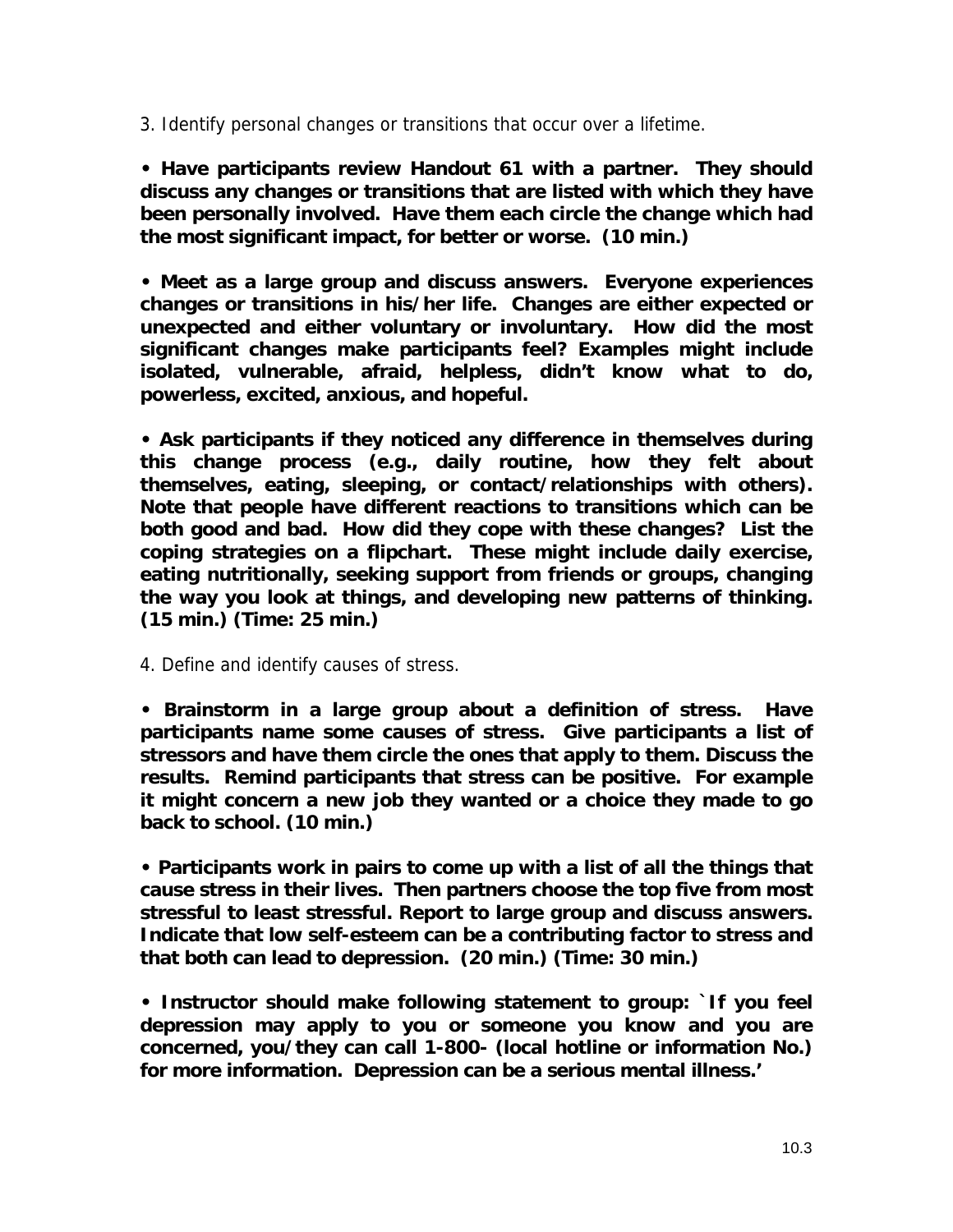5. Describe an approach for dealing with and managing change.

**• Refer back to Handout 34 (problem solving steps) from Session 5; provide participants with a new clean copy to make notes on. Contrast problem solving with dealing with transitions. What are the differences and similarities? Refer to the list of transitions. Are they problems? What is the difference? For example, problems can clearly be transitions and the difference between the two is a fine line. But transitions can also be positive in nature which is not usually so with problems if they're labeled as such. Finally, it seems that transitions often may be more likely to be a process that occurs over a period of time. (20 min.)** 

**• Focus with participants on how a transition/problem can sometimes change our roles, relationships, routines, and personal selfassumptions.** 

**• Divide participants into groups. In groups, participants revisit the significant transition they identified earlier and/or anticipate an upcoming transition and talk about how they coped or plan to cope. How did they do it? What coping strategies did they use? Were they effective? How? Did they use outside resources? Why or why not? (25 min.) (Time: 45 min.)** 

(Transition): "Let's shift gears back to food now. The chicken stock is done and we will make soup and a chicken salad. We'll also give you some other easy recipes you can make from the cooked chicken."

6. Describe the procedures for preparing a recipe item and prepare the meal at home.

**• Discuss the ingredients, equipment, and procedures for preparing the menu items (Handouts 66 and 67). Discuss substitutions, variations, and any other pertinent information. Pass around Handouts 68 and 69 as well. (Time: 30 min.)** 

(After Lunch Initiator): "We discussed some session goals and objectives earlier in the day. Now I want you to take some time and reflect on one objective or goal that you would like to accomplish. Think back to the goal you set last session."

7. Write a personal goal that includes strategies to achieve and evaluate it.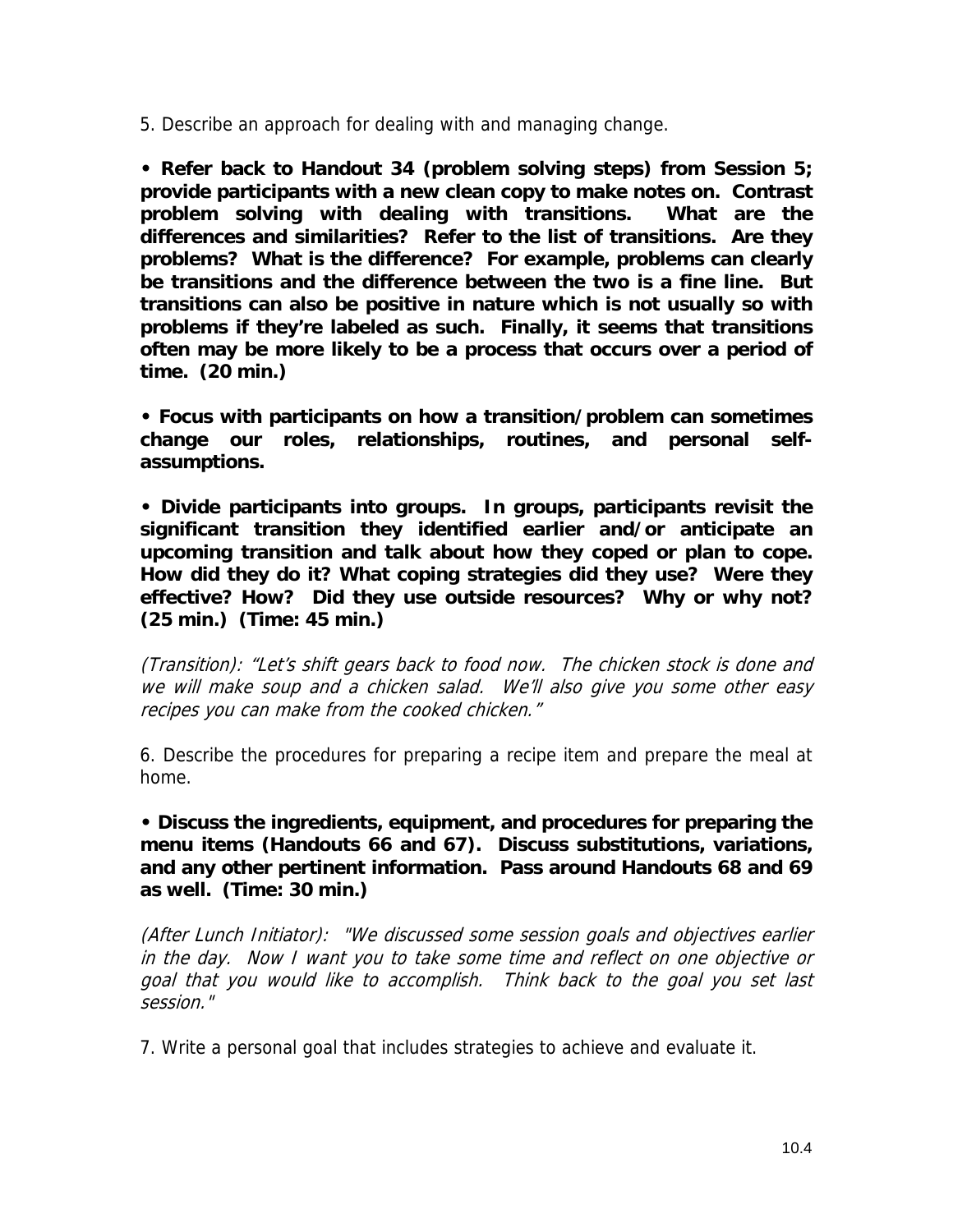**• Refer to goals and objectives instructions from previous Sessions and adapt to current Session as appropriate. (Time: 25 min.)** 

8. Review/Evaluation.

**• Review concepts previously discussed in Club sessions. Play the Food Game or give a Nutrition Quiz and/or use evaluation/closing exercises as time permits. (Time: 25 min.)**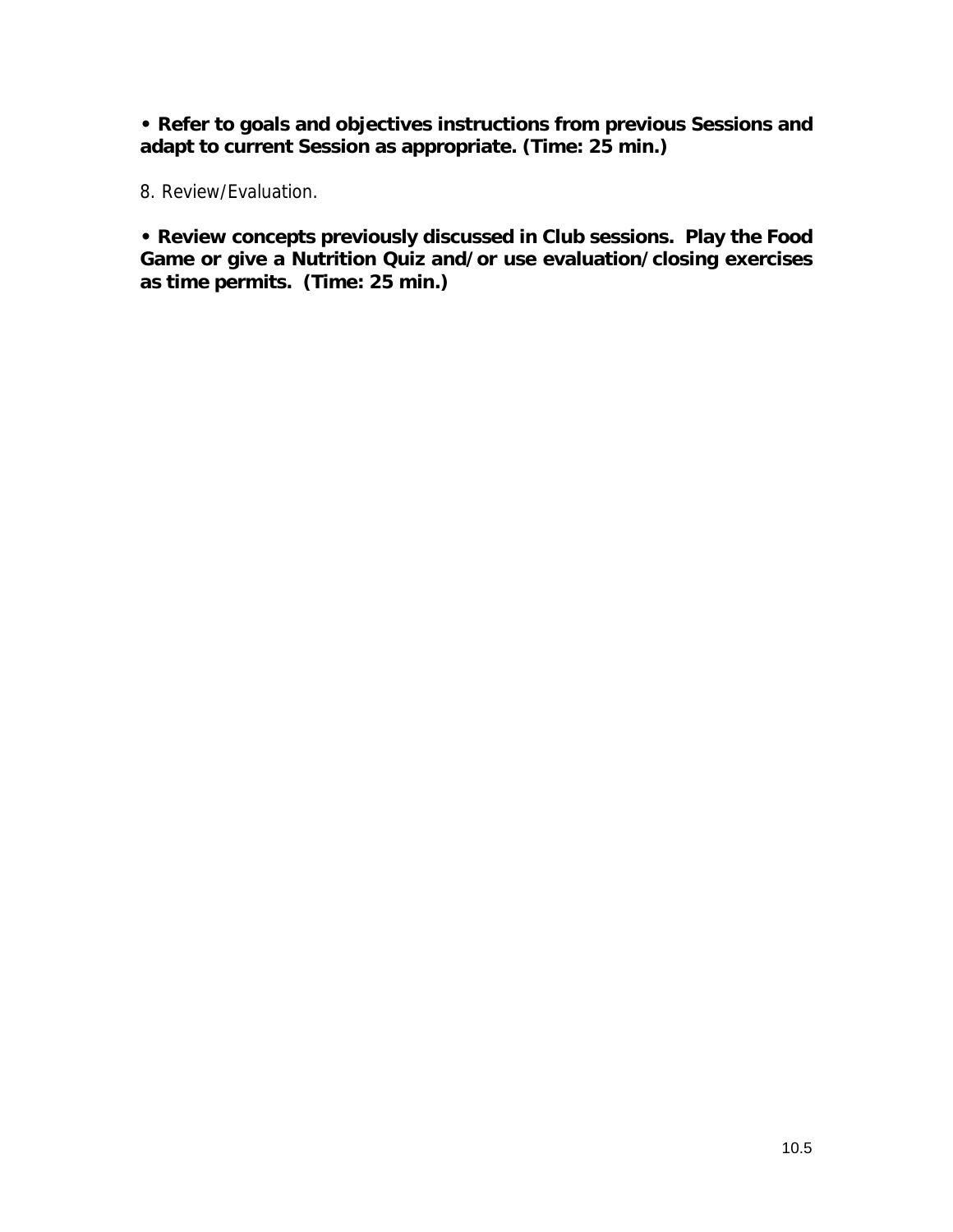# **"THE TIMES THEY ARE A CHANGING"**



Directions:

Check the changes you have experienced over your lifetime. Circle the change which has been the most significant for better or for worse.

- 1. Getting married
- 2. Moving away from home
- 3. Changing jobs
- 4. Having a baby
- 5. Graduating from school
- 6. Retiring
- 7. Moving to a new place
- 8. Divorcing
- 9. Becoming a grandparent
- 10. Being in a car accident
- 11. Winning the lottery
- 12. Loss of job
- 13. Getting a raise
- 14. Death of a spouse
- 15. Weight gain or loss
- 16. Falling in love
- 17. Pregnancy
- 18. Caring for a seriously ill parent or child.
- 19. Death of a close family member or friend
- 20. Son or daughter moving away from home.
- 21. Personal injury or illness
- 22. Marital separation or divorce
- 23. Change in residence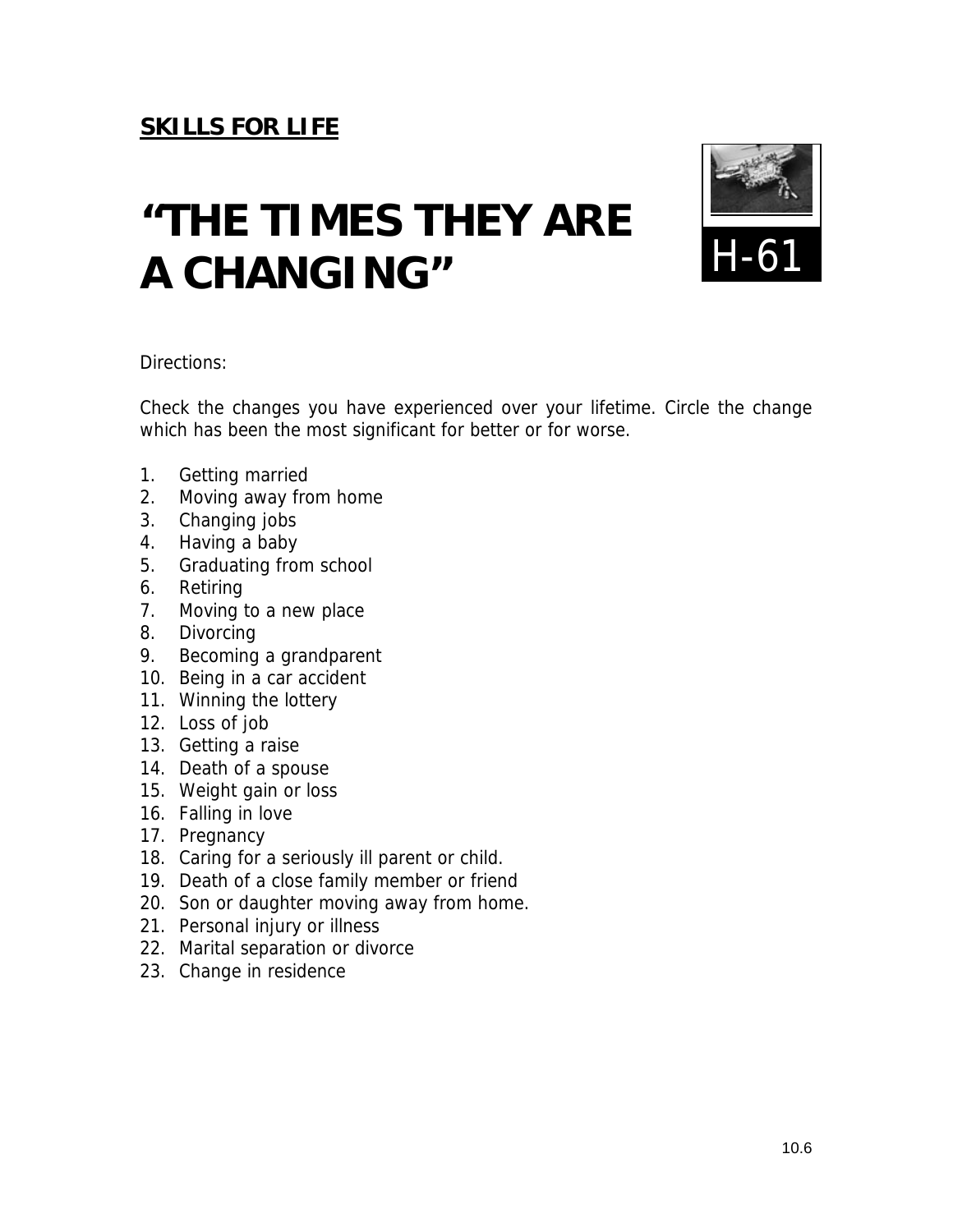## **SESSION AGENDA**



#### CHICKEN CUT-UP

One way to save money is to buy whole chickens and cut them up rather than buy separate chicken parts. Sharpen those knives and get ready . . .

"THE TIMES THEY ARE A CHANGING"

During the course of our life we go through many changes or transitions. Which ones have you experienced?

SESSION OVERVIEW

TRANSITION MANAGEMENT Some tips and steps for managing transitions.

### THE COOK'S CORNER

Today's recipes, chicken soup and chicken salad. Have you ever wondered what to do with leftover chicken? We've got some other quick and easy recipes for you.

LUNCH Try it. You'll like it.

THIS IS YOUR LIFE Set a personal goal to accomplish.

CLOSING AND EVALUATION

NEXT CLUB MEETING IS ON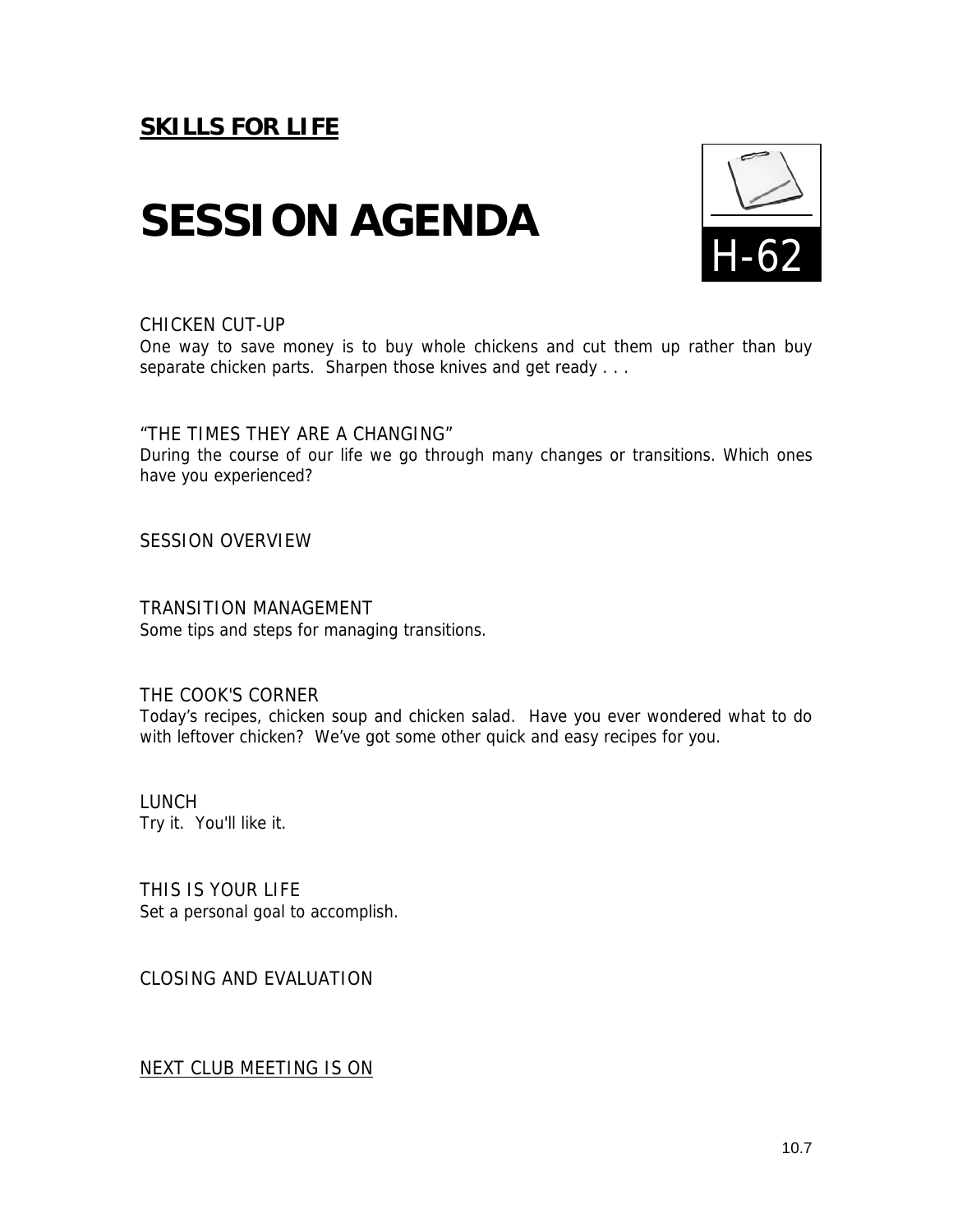# **HOW TO CUT UP A WHOLE CHICKEN**



- STEP 1: Wash chicken thoroughly in cold water and drain or pat dry.
- STFP 2: Remove excess fat from the chicken.
- STEP 3: Remove heart, gizzards, and lungs from inside the chicken cavity.
- STEP 4: Pull the wings away from the body and cut them off at the joint.
- STEP 5: Pull each leg away from the body and cut through the skin. Bend the leg back until it pops. Then cut the leg completely away from the body.
- STEP 6: Bend each leg and thigh at joint and cut them apart.
- STEP 7: Start at the wing hole and cut the skin between the back and breast.
- STEP 8: Break the back and breast apart at the bone and cut them apart.
- STEP 9: Break the back in half and cut it in half.
- STEP 10: Cut between the two bones on the breast and break it in half.
- STEP 11: Remove the cartilage bone in the center of the breast with your thumb.
- STEP 12: Cut the breast in half.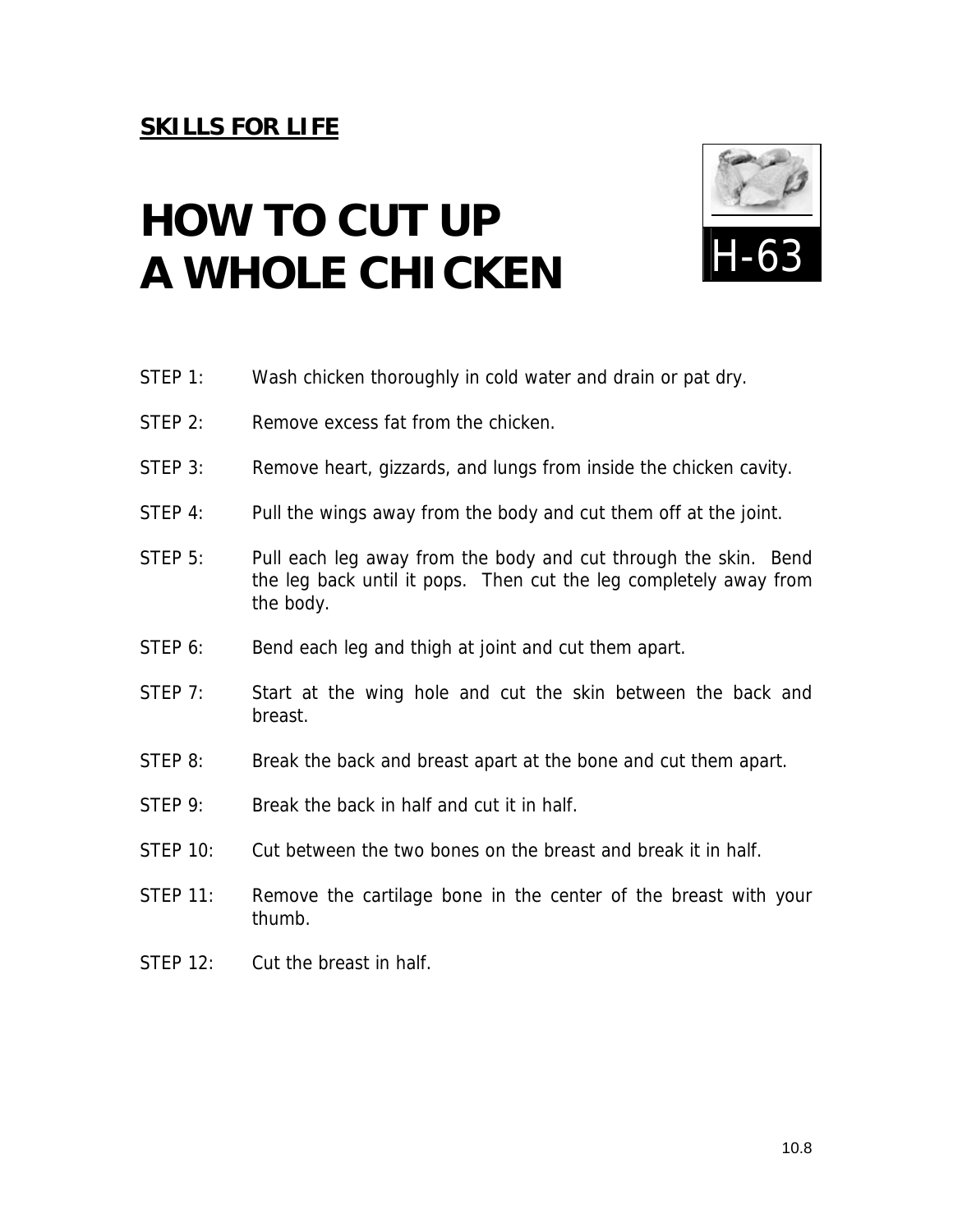# **COOKING A WHOLE TURKEY OR CHICKEN**



People in the U.S. eat about 18 pounds of turkey annually; turkey is America's fourth largest source of protein after chicken, beef, and pork.

### **Washing**

Poultry you buy in the store does not need much preparation for cooking. However, the whole bird should be thoroughly washed including the inside. Remove any parts that have been placed inside the bird. Pat bird dry with paper towel or cloth before cooking, and dispose of paper towel/wash cloth.

### **Cooking Time**

The time table below should be used when you are roasting your poultry in an uncovered pan at 325**°**. If you use different cooking methods, the times given may need to be changed. For example, if aluminum foil is used to cover or wrap the bird, a higher oven temperature (400 - 450**°**) should be used. (Note: Frozen turkeys require about 1 day for every 8 pounds to defrost in the refrigerator – Do Not defrost at room temperature).

| Time Table for Roasting Poultry - unstuffed - in an uncovered pan at 325° |
|---------------------------------------------------------------------------|
|---------------------------------------------------------------------------|

| <b>Type of Poultry</b> | <b>Ready to Cook Weight</b><br>(Pounds) | <b>Roasting Time</b><br>(Hours)   |
|------------------------|-----------------------------------------|-----------------------------------|
|                        | $2$ to $3$                              | $1\frac{1}{2}$                    |
| Chicken                | 2 $\frac{1}{2}$ to 4 $\frac{1}{2}$      | 2                                 |
|                        | $5$ to $8$                              | $2$ to $3$                        |
|                        | $6$ to $8$                              | $2$ to $3$                        |
|                        | 8 to 12                                 | $2\frac{1}{2}$ to $3\frac{1}{2}$  |
| Turkey                 | 12 to 16                                | 4 to 5                            |
|                        | 16 to 20                                | $5$ to 6                          |
|                        | 20 to 24                                | 6 to 7                            |
| <b>Turkey Halves</b>   | 5 to 7                                  | $2\frac{1}{2}$ to $3\frac{1}{2}$  |
| & Quarters             | 8 to 12                                 | $3\frac{1}{2}$ to 4 $\frac{1}{2}$ |

\* Allow additional cooking time if stuffed (15-30 minutes). Internal temperature for stuffing should be 165**°**.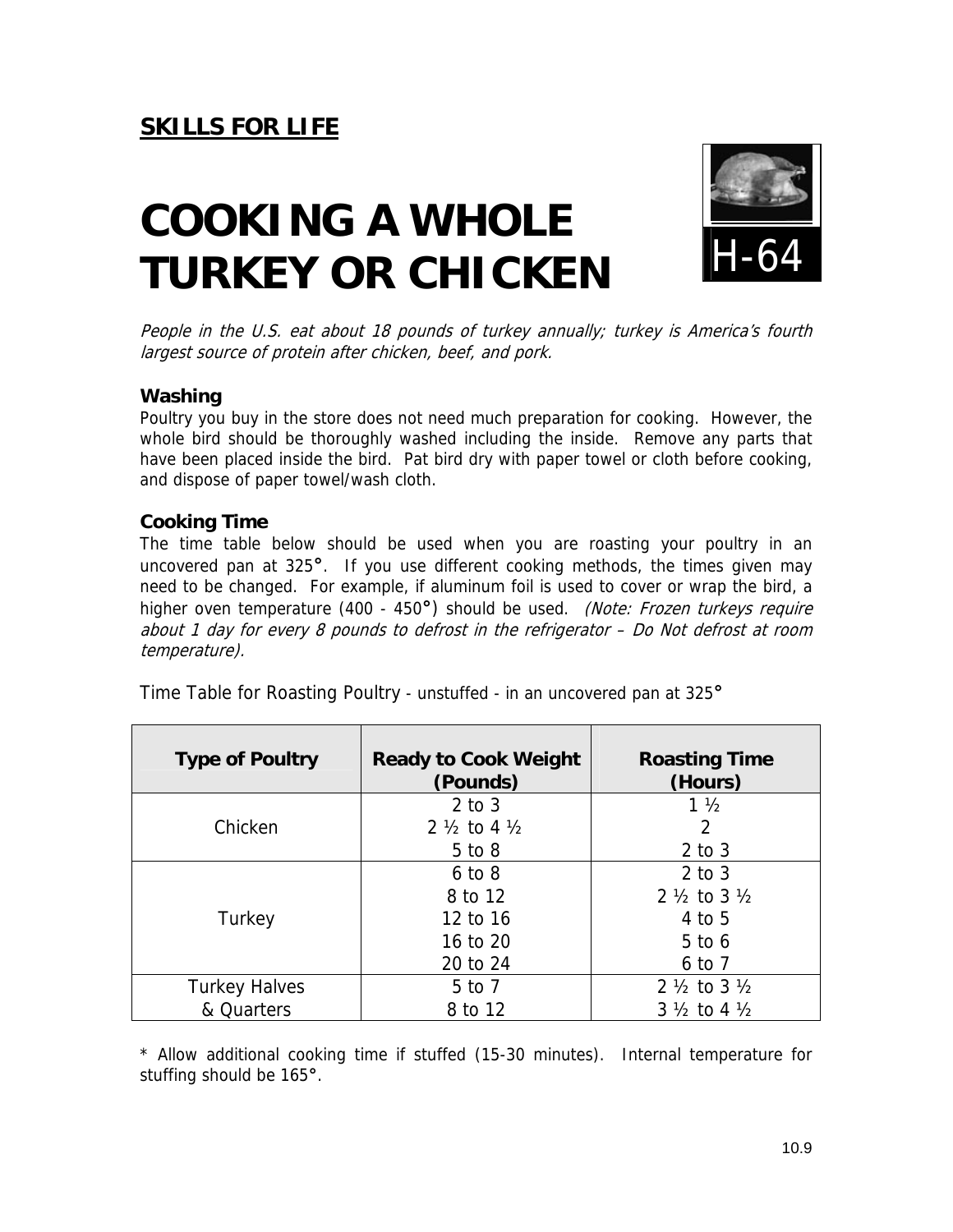# **CHICKEN STOCK**



### **INGREDIENTS**

- 1 whole chicken cut-up or 3-4 lb chicken pieces (remove skin and discard if desired)
- 1 carrot, peeled and cut into large pieces
- 1 stalk of celery, cut into large pieces
- 1 onion, peeled and cut in half
- 1 clove garlic, peeled (optional)
- 1 bay leaf (optional)
- 4 whole peppercorns (optional)
- water to cover

### **EQUIPMENT**

- large soup pot
- strainer
- large bowls
- ladle and slotted spoon

### **DIRECTIONS**

- 1. Place all ingredients in soup pot and bring to the boil over medium-high heat. Skim off and discard any foam that rises to the top.
- 2. Turn heat to low, cover, and simmer for 1-3 hours.
- 3. Strain into large bowl, setting chicken pieces aside until cool enough to handle. Discard cooked vegetables (or give them to your dog!).
- 4. Separate chicken meat from skin and bones and reserve meat for another use (soup or salad etc.)
- 5. If desired, refrigerate stock overnight and skim off congealed fat.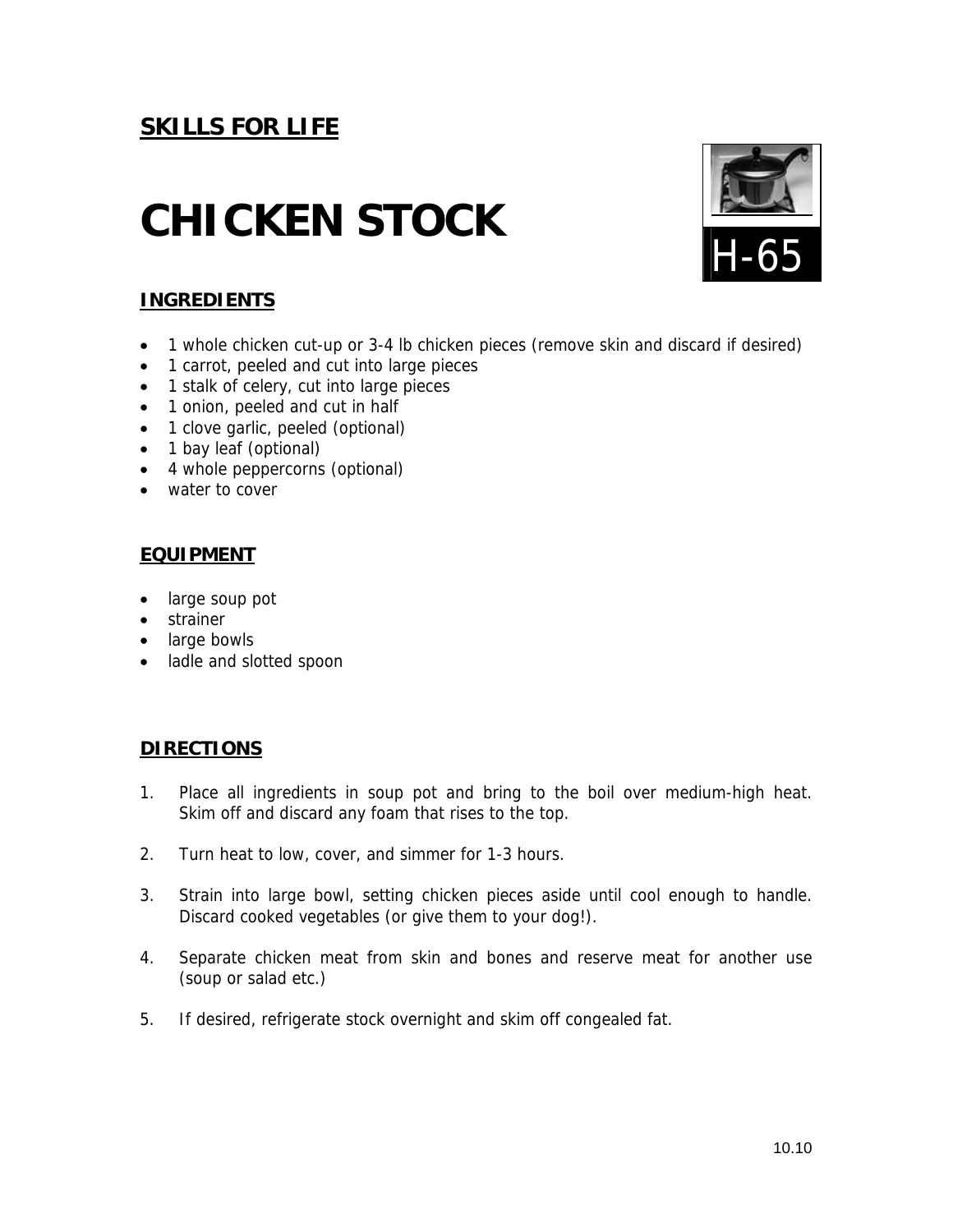## **CHICKEN SALAD**



### **INGREDIENTS**

- 4 cups of cooked chicken chopped
- cups of thinly sliced celery
- 1 cup of mayonnaise (Use low fat/nonfat mayonnaise or yogurt to reduce fat content.)
- tablespoons of chopped onion
- 1/2 cup grated carrot and/or chopped green pepper (optional)
- 1/4 cup of sweet relish
- 1 tablespoon of lemon juice
- 1/2 teaspoon of salt
- Pepper to taste

### **EQUIPMENT**

• 1 large bowl

### **DIRECTIONS**

- 1. Slice celery and chop onions. Set aside.
- 2. Chop leftover chicken or turkey into bite size pieces.
- 3. Mix all the ingredients together.
- 4. Chill for two hours (optional).
- 5. ENJOY!

Source: Various; Collected by the Cooperative Extension Service of the University of Maryland system.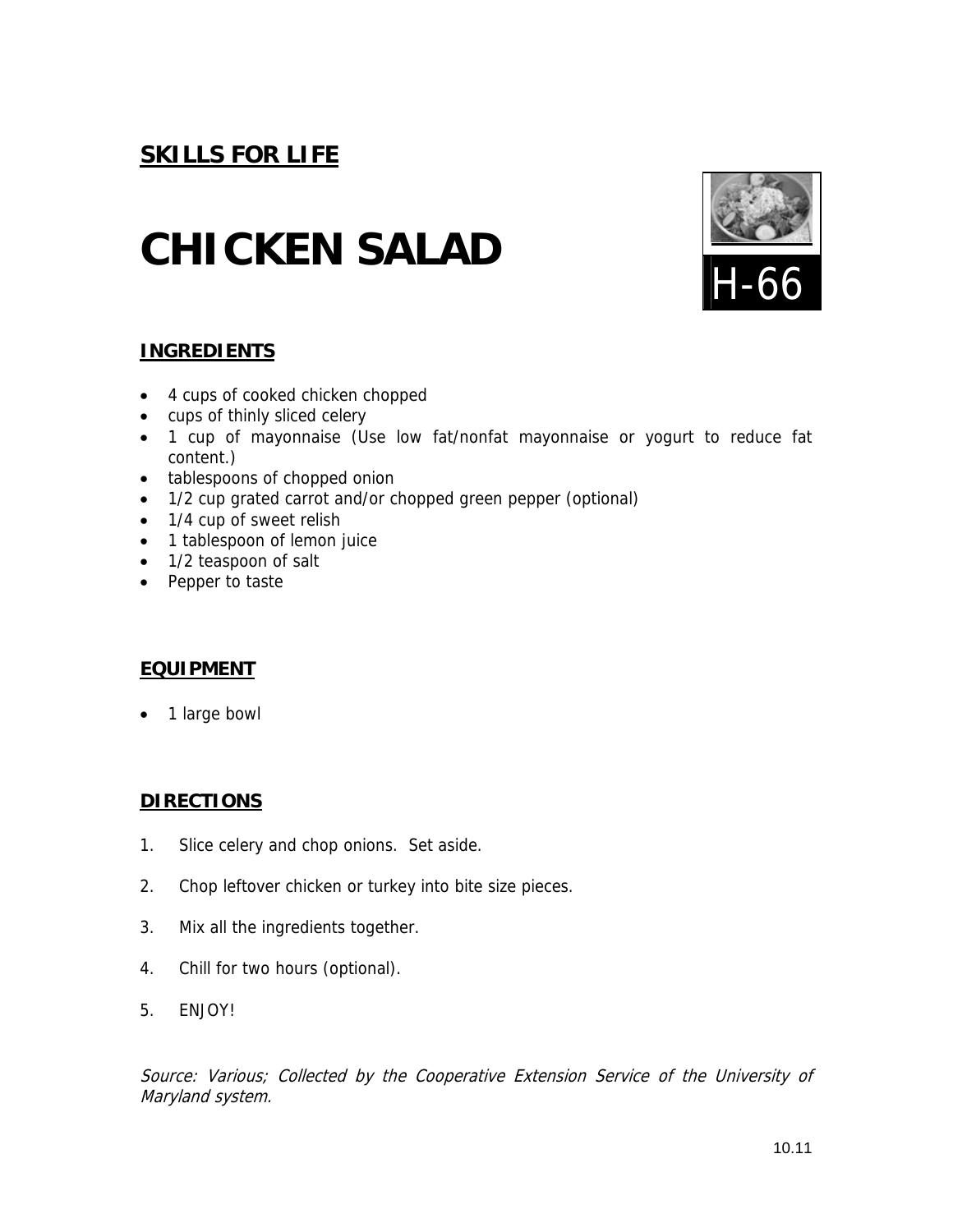# **IMPOSSIBLE CHICKEN AND BROCCOLI PIE**



### **INGREDIENTS**

- 1 1/2 cups of leftover chicken chopped
- 1 package (10 oz.) frozen chopped broccoli
- 3 cups of shredded cheddar cheese
- 2/3 cup of chopped onion
- 1/3 cup of chopped celery
- 1 1/3 cups of milk
- 3 eggs
- Baking mix (3/4 cup of Bisquik or Jiffy mix)
- Salt and pepper

### **EQUIPMENT**

- $\bullet$  1 10"x 1-1/2" pie plate
- 1 small bowl

### **DIRECTIONS**

- 1. Chop leftover chicken or turkey into bite size pieces. Set it to the side.
- 2. Grease pie plate with butter or oil.
- 3. Rinse the frozen broccoli under running water until it is thawed. Then drain the broccoli well.
- 4. Mix broccoli, 2 cups of cheese, pieces of chicken or turkey, onion, and celery in a pie plate.
- 5. Beat the milk, eggs, baking mix, and salt and pepper together in a bowl until the mixture is smooth. (Approximately 1 minute.) Pour this into the pie plate.
- 6. Bake at 4000 degrees for 25 to 35 minutes. To check if the pie is done, place a knife in the center of the pie and see if it pulls out clean. If it does, then the pie is done.
- 7. Put the remaining cheese on top the pie and bake it for several minutes until it melts. Cool for 5 minutes.

Source: Various: Collected by the Cooperative Extension Service of the University of Maryland System.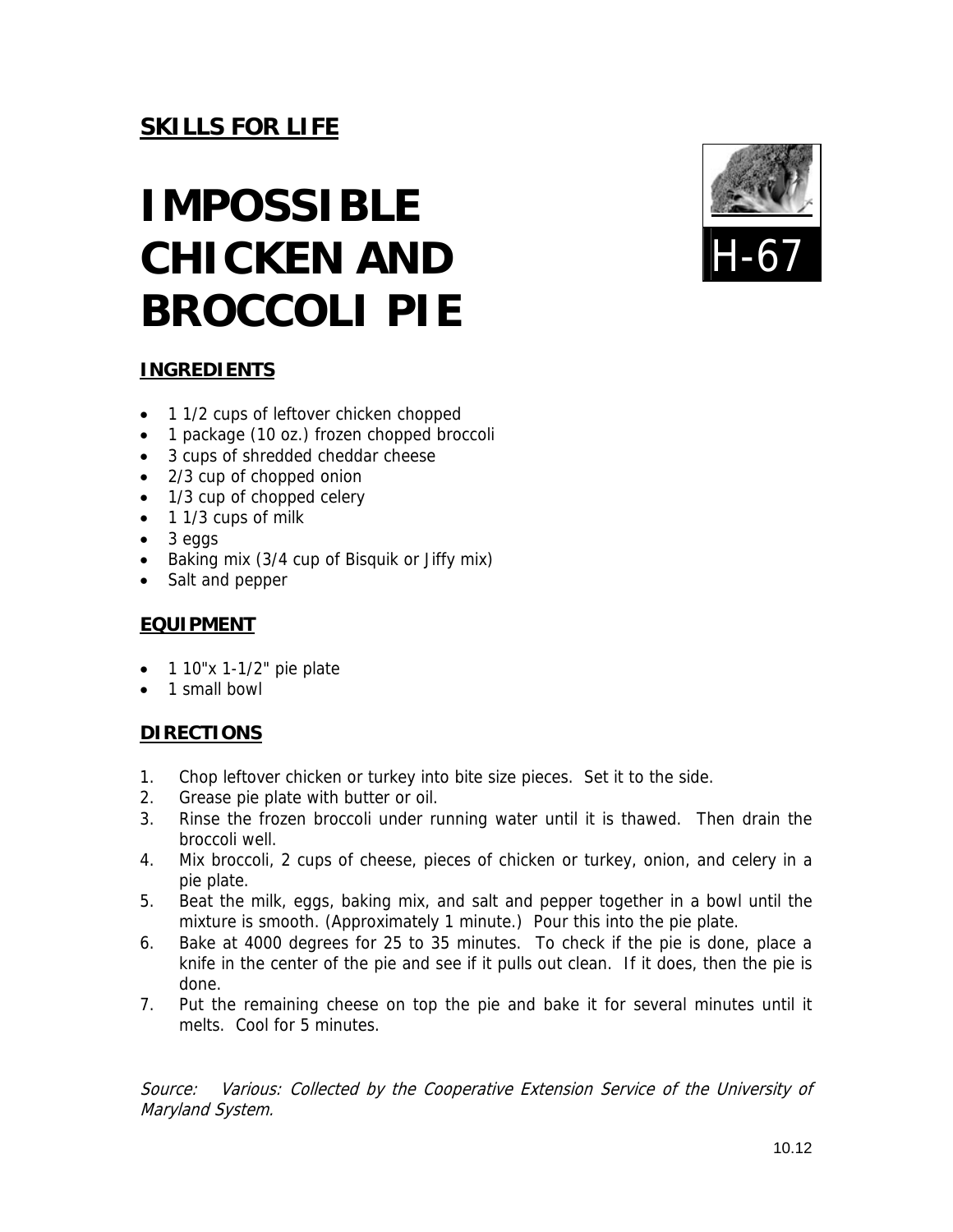## **CHICKEN CASSEROLE**

### **INGREDIENTS**

- 1 cup of leftover chicken or turkey chopped
- 1 can (16 oz) of peas (can also use 2 cups frozen peas or mixed vegetables, thawed)
- 1 can (10 oz.) can of cream soup: (mushroom, chicken, or celery can use lowsodium)
- 1/2 cup chopped carrot and/or celery (omit carrot if using frozen mix w/ carrots)
- 1/4 cup of mayonnaise (can use low-fat/nonfat)
- 4 cheese slices
- Salt and pepper

### **EQUIPMENT**

- 1 casserole dish
- 1 large bowl
- 1 small bowl

### **DIRECTIONS**

- 1. Preheat oven to 350ºF
- 2. Chop leftover chicken or turkey into bite size pieces. Set it aside.
- 3. Open canned peas and drain off liquid. Rinse the peas with water to wash off the salt. Set the peas aside.
- 4. Mix ¼ cup of mayonnaise and 1 can of cream soup together. Stir until smooth.
- 5. Put all ingredients, except cheese slices, in the casserole dish and mix well.
- 6. Bake for 40 minutes.
- 7. Place cheese slices on top of casserole and bake 10 more minutes until cheese melts.

\* This recipe can also be made with an 8 oz. can of tuna or salmon instead of chicken.

Source: Various; Collected by the Cooperative Extension Service of the University of Maryland system.